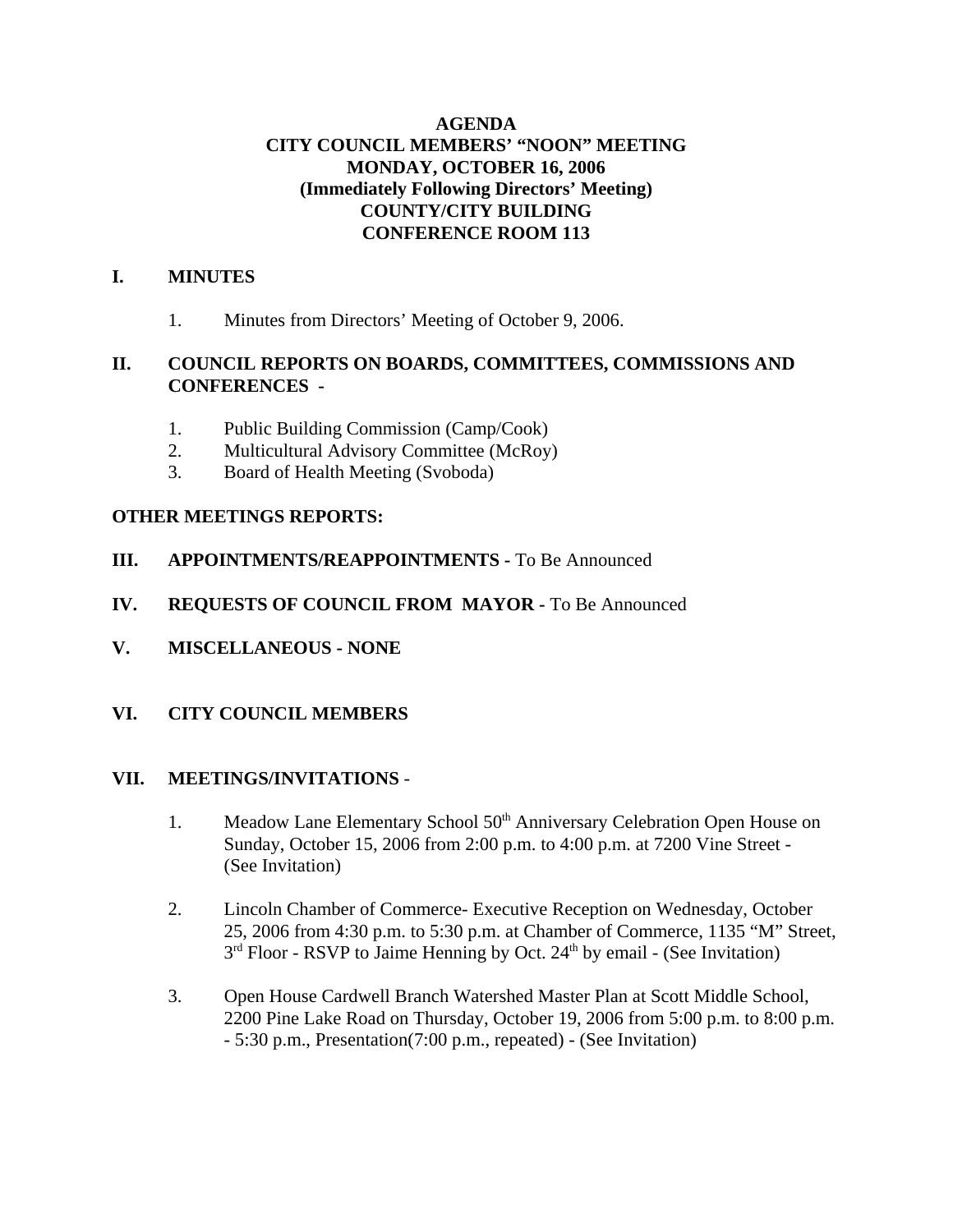- 4. JEO's Husker Tailgate Party! Nebraska vs. Texas on Saturday, October 21, 2006 Starting 2 ½ Hours Before Kick-Off - at 8<sup>th</sup> & "O" Street - (See Invitation)
- 5. American Heroes Tribute Banner Program on Saturday, November 11, 2006 at 3:00 p.m. at Heartland of America Park, 800 Douglas Street in Omaha for the Nebraska unveiling of the American Heroes Tribute Banner program - Please confirm your attendance by contacting Breanna Peterson at 699-2023 or by email - (See Invitation)

## **VIII. ADJOURNMENT**

ca101606/tjg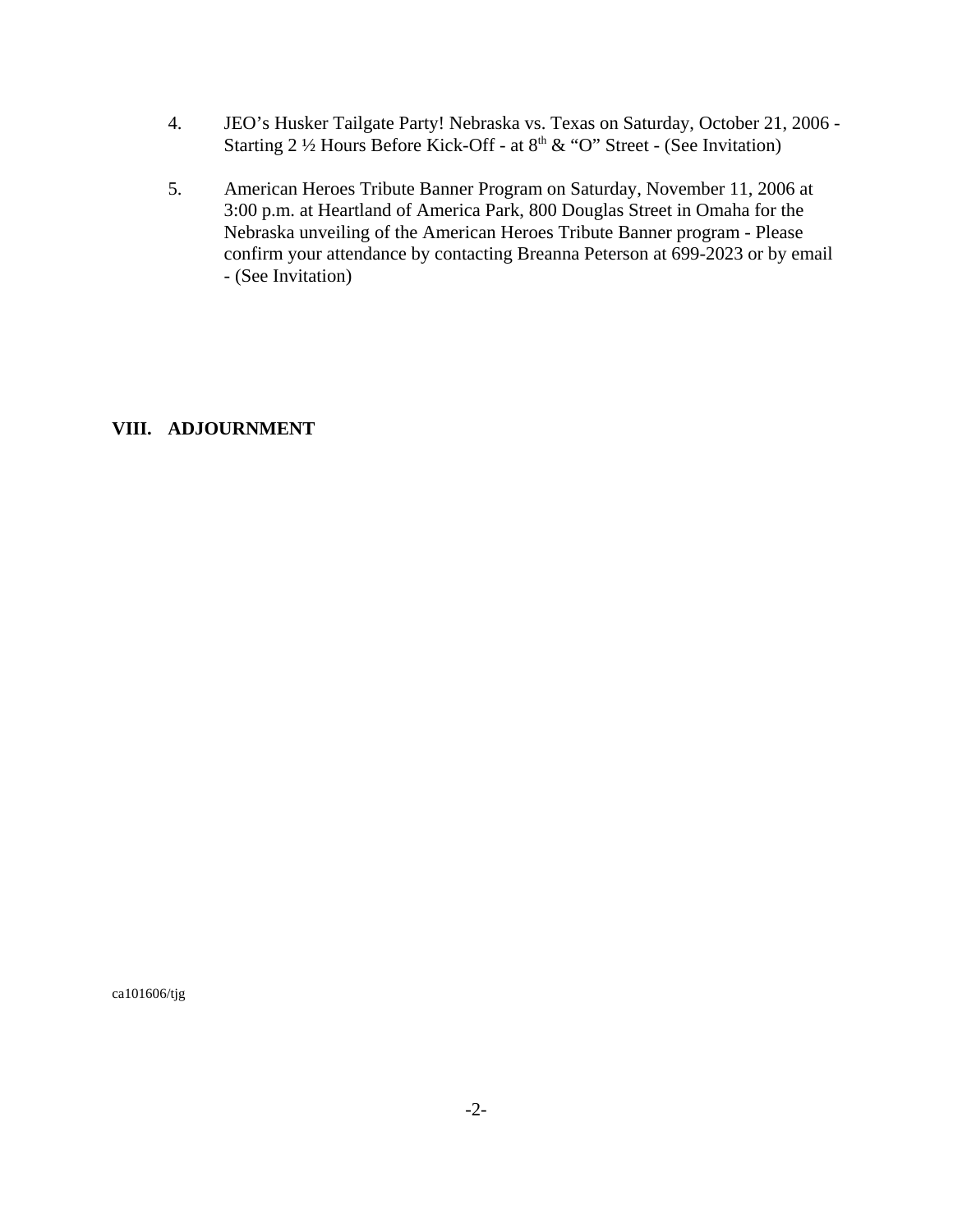# **MINUTES CITY COUNCIL MEMBERS' "NOON" MEETING MONDAY, OCTOBER 16, 2006 (Immediately Following Directors' Meeting) COUNTY/CITY BUILDING CONFERENCE ROOM 113**

**Council Members Present:** Patte Newman, Chair; Dan Marvin, Vice-Chair; Jonathan Cook (arrived late), Annette McRoy, Ken Svoboda.

**Council Members Absent:** Jon Camp, Robin Eschliman

**Others Present:** Mark Bowen, Ann Harrell, Rick Hoppe, Mayor's Office; Dana Roper, City Attorney; Tammy Grammer, City Council Staff; Deena Winter, Lincoln Journal Star Representative; and Coby Mach, LIBA.

### **I. MINUTES**

1. Minutes from Directors' Meeting of October 9, 2006.

Chair Patte Newman, by acclamation of the Chair, approved the minutes. No objections were offered.

## **II. COUNCIL REPORTS ON BOARDS, COMMITTEES, COMMISSIONS AND CONFERENCES -**

1. **Public Building Commission** (Camp/Cook) - Mr. Cook reported we talked again about a new x-ray machine for the Hall of Justice. Each month we get just a little more information and that leads to more questions and so the Deputy Sheriff goes back and checks on it. These machines cost \$32,000 to \$33,000 something like that, so right now we are working on it and talking about whether or not we should get an extended warranty. The maintenance that we have to do every year on it may be a thousand dollars because they fly in and they charge us for the plan ticket to fly in and then they service it. But, it all depends on whether it is a machine that you want to keep for more than ten years or whether technology will change and you want to get a new one which that's the primary reason we are getting on a new one.

The Health Department expansion there is an open house. Ms. Newman noted Ken (Svoboda) announced it.

Regarding the Court House Plaza everybody has moved out so we are starting renovation.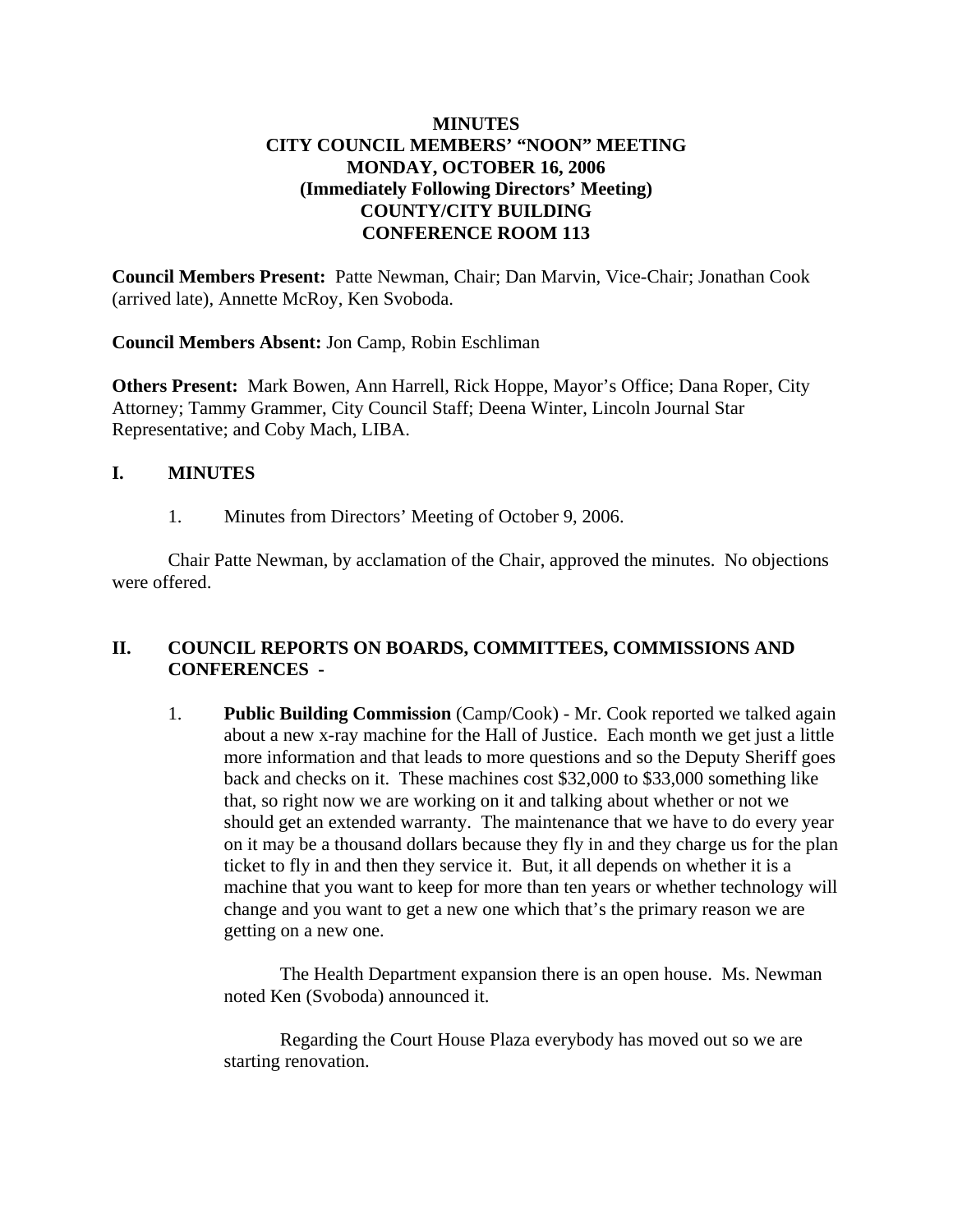The 'K' Street Floor expansion the State needs some more space, we're going to expand two of the floors. We can't do all the floors because the structure is not strong enough to support the additional weight. So, we are expanding what we can for the State Records.

Regarding the 233 Building, Mr. Cook asked Mark Bowen if we made a decision about the grounds source heat pump? Mark Bowen replied that was postponed.

The purchase agreement on the Mattice property will be coming up on our Agenda to purchase the Mattice property which is located between  $8<sup>th</sup>$  &  $9<sup>th</sup>$ Streets on the south side. Then we will try to sale the house and have it moved because it's in good shape.

For the Star City Parade, we are allowing them to use the building as we do each year.

We discussed the north public parking lot coupons, I think there's some private companies actually their clients use them a lot. They park there and then on their way out they have to pay \$5.00 and we make \$400 to \$500 a month from these people paying \$5.00 to get out of the parking lot. They're wondering if they can get coupons for a little less, so we picked \$3.00. We can sell them a bunch of coupons and then they can give to their clients, we'll see how that works. It's just a temporary program and we won't do very many at first, we'll just see if that cuts into our revenue or increases it.

- 2. **Multicultural Advisory Committee** (McRoy) Ms. McRoy unable to attend.
- 3. **Board of Health Meeting** (Svoboda) Mr. Svoboda stated we had a meeting last week. Mr. Svoboda reported had our summer Food Program Report once again a very successful program.

We had some food safety items and a couple of them will be coming to the Council.

We saw a video on "Counting The Cost" of tobacco which I thought was a really good video and I think their plan is to run it on channel 5.

Dr. Schneider brought up binge drinking and media campaign and Dr. Schneider would like to take this and run with it a little bit deeper. But, we as a Health Department especially Dr. Bruce Dart thought it might be best if we worked through the coalitions of all the different programs. Such as the Alcoholism & Drug Centers and a couple of the other local programs that are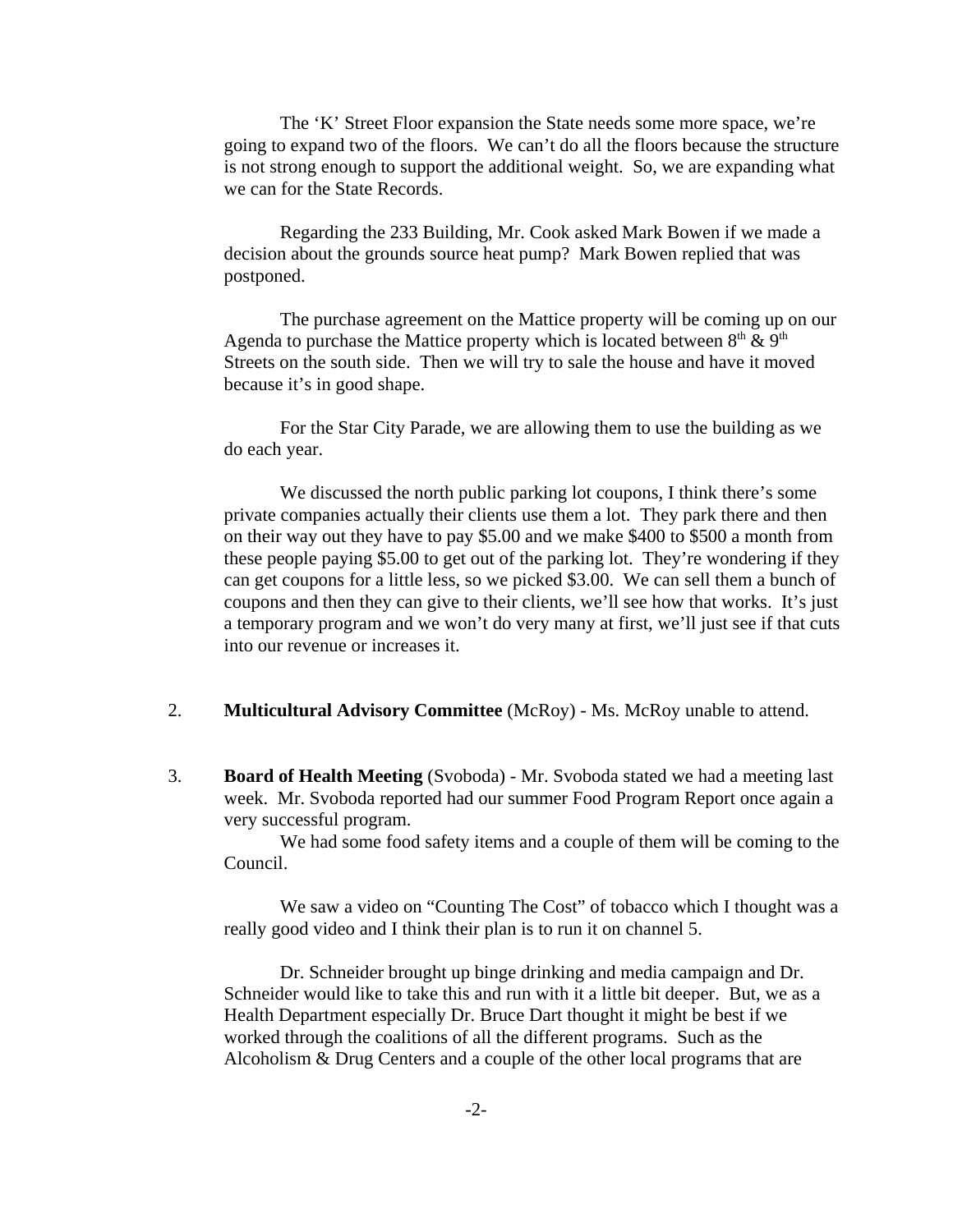doing this same thing. If there's anything that government should be doing, it's just being the umbrella and trying to pull them all together. Dr. Schneider pulled together a number of stills and then put captions below them as to binge drinking. Most of the stills you would not be able to reshow on television, they were quite disgusting and these are ones that he pulled off of national web sites and he showed us. Dr. Schneider and Dr. Peterson would really like to be a little bit more proactive on that but we're going to take it a little bit slower and try to work with the coalitions.

The Health Department dedication of the new expansion and the entire renovation is scheduled for December  $12<sup>th</sup>$  at 2:30 p.m.

Ms. Newman suggested to Mr. Svoboda that he give them a contact, Linda Major, who has done so much with binge drinking. Mr. Svoboda responded absolutely, we talked about that as well. We talked about all the various programs and had an outline of all the different programs that are available for alcoholism and we will work with all of them.

#### **OTHER MEETINGS REPORTS:** - **NONE**

### **III. APPOINTMENTS/REAPPOINTMENTS -**

#### **RICK HOPPE -**

Rick Hoppe handed out an update memo regarding Boards and Commissions Upcoming Appointments and went over it with Council. Following discussion, Mr. Hoppe will check to see if the 7:00 a.m. meeting time is correct for the Forestry Advisory Board and get back to them. *[See Attachment 'A']* 

## **IV. REQUESTS OF COUNCIL FROM MAYOR -**

#### **MARK BOWEN -**

Mark Bowen stated he talked to the Omaha City Council Office and November  $8<sup>th</sup>$ works for them. Following discussion, The next Joint Meeting of the Lincoln City Council and Omaha City Council is scheduled for Wednesday, November 8<sup>th</sup> between 3:00 p.m. and 5:00 p.m. which may adjust a hour or two. Mr. Bowen stated so in the next couple weeks, we will fill in the details.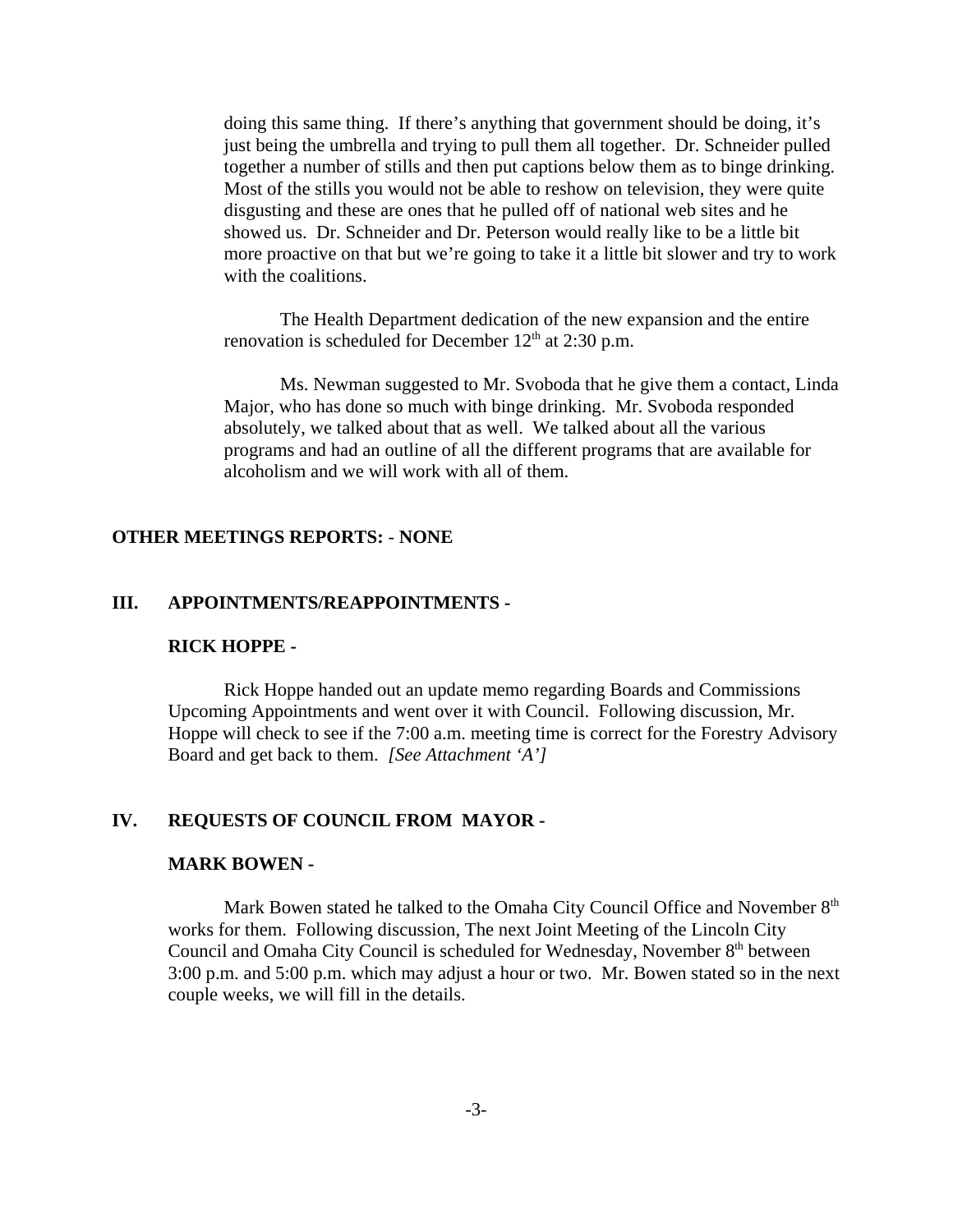**ANN HARRELL - NO COMMENTS** 

**DANA ROPER, City Attorney - NO COMMENTS** 

- **V. MISCELLANEOUS NONE**
- **VI. CITY COUNCIL MEMBERS**

**JON CAMP - ABSENT** 

**JONATHAN COOK - NO COMMENTS** 

**ROBIN ESCHLIMAN - ABSENT** 

**DAN MARVIN - NO COMMENTS**

**ANNETTE McROY - NO COMMENTS**

**PATTE NEWMAN - NO COMMENTS**

**KEN SVOBODA - NO COMMENTS** 

VII. MEETINGS/INVITATIONS - Listed on the Attend Sheet for October 16<sup>th</sup>.

## **VIII. MEETING ADJOURNED - Approximately at 11:25 a.m.**

cm101606/tjg